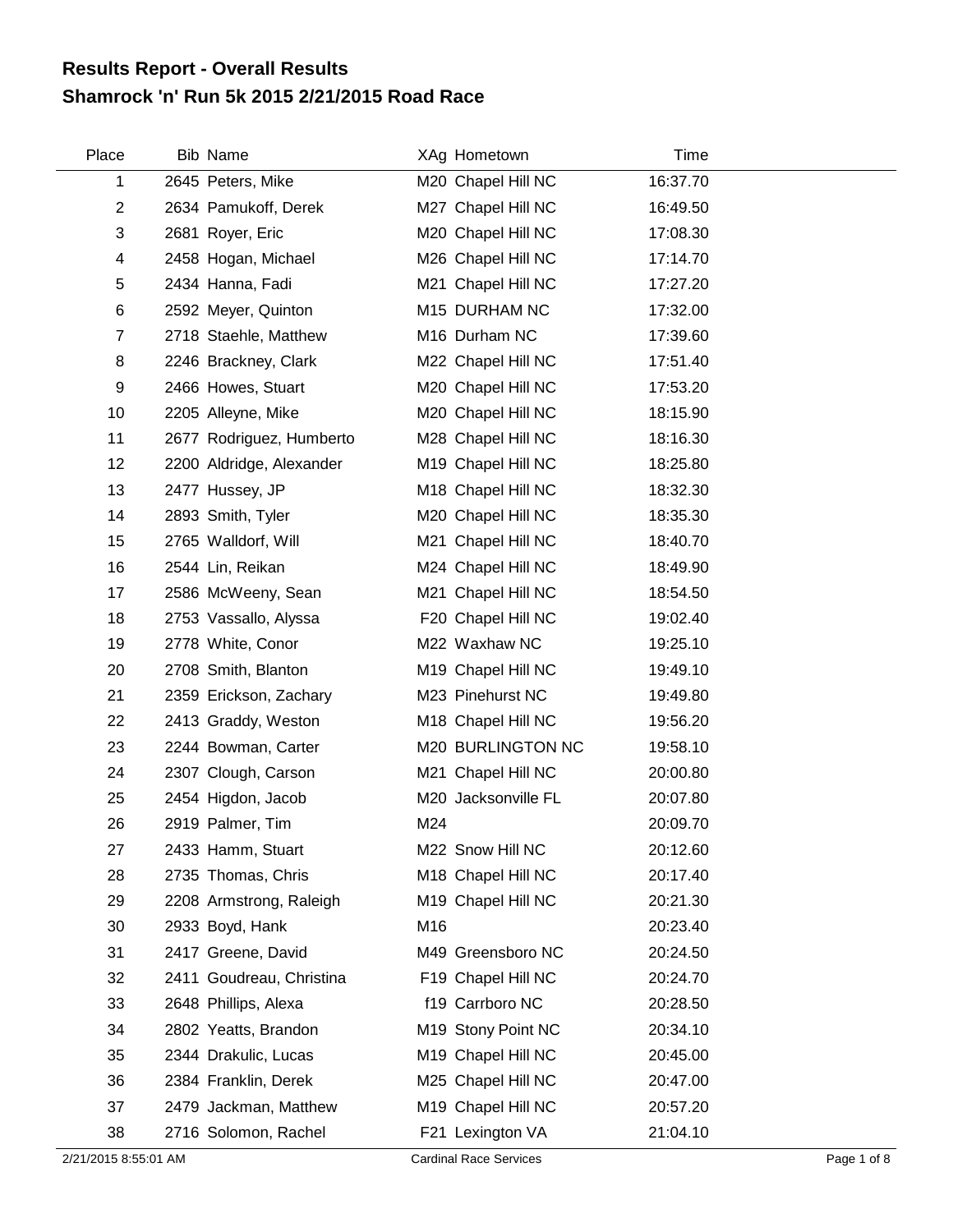| Place | <b>Bib Name</b>           | XAg Hometown            | Time     |  |
|-------|---------------------------|-------------------------|----------|--|
| 39    | 2853 Pabon, Javier        | M42 Pittsboro NC        | 21:05.20 |  |
| 40    | 2517 Kirchmer, Shannon    | F21 Charlotte NC        | 21:09.30 |  |
| 41    | 2872 Urquhart, Wesley     | M19 Chapel Hill NC      | 21:10.80 |  |
| 42    | 2457 Hodgin, Wes          | M22 Chapel Hill NC      | 21:12.90 |  |
| 43    | 2831 Garrison, Thomas     | M22 Chapel Hill NC      | 21:13.50 |  |
| 44    | 2926 Shea, James          | M19                     | 21:15.10 |  |
| 45    | 2816 Bouknight, Robert    | M19 Greensboro NC       | 21:18.30 |  |
| 46    | 2440 hasoon, laith        | M31 Clarksville TN      | 21:20.10 |  |
| 47    | 2658 Pointer, Ivy         | F36 Chapel Hill NC      | 21:21.80 |  |
| 48    | 2683 Rue, Daniel          | M22 Chapel Hill NC      | 21:29.20 |  |
| 49    | 2906 Brewner, Scott       | M53 Durham NC           | 21:29.70 |  |
| 50    | 2625 Ohaus, Josh          | M21 Chapel Hill NC      | 21:30.40 |  |
| 51    | 2366 Farrow, Dylan        | M19 Chapel Hill NC      | 21:32.20 |  |
| 52    | 2493 Johnson, Chris       | M18 Chapel Hill NC      | 21:40.10 |  |
| 53    | 2226 Belote, William      | M <sub>14</sub> Cary NC | 21:40.90 |  |
| 54    | 2354 Ehmke, Michael       | M20 Grantsboro NC       | 21:52.80 |  |
| 55    | 2759 Voos, lan            | M18 Greenville NC       | 21:58.80 |  |
| 56    | 2584 mcshane, sarah       | f21 Chapel Hill NC      | 22:19.50 |  |
| 57    | 2614 Ngo, Kim             | F19 Chapel Hill NC      | 22:37.60 |  |
| 58    | 2337 Dermack, Rachel      | F18 charlotte NC        | 22:44.50 |  |
| 59    | 2875 weisenfeld, jonathon | M40 Hillsborough NC     | 22:59.40 |  |
| 60    | 2231 Best, Ryder          | M19 Raleigh NC          | 23:00.70 |  |
| 61    | 2339 Di Ruzza, Alexander  | M18 Chapel Hill NC      | 23:10.90 |  |
| 62    | 2705 Shisler, Grant       | M21 Chapel Hill NC      | 23:10.90 |  |
| 63    | 2722 Stern, Richard       | M47 Chapel Hill NC      | 23:11.50 |  |
| 64    | 2524 Koltun, Andrew       | M20 Chapel Hill NC      | 23:16.20 |  |
| 65    | 2864 Snyder, Patrick      | M23 Chapel Hill NC      | 23:21.60 |  |
| 66    | 2620 Obermeyer, Kari      | F32 Durham NC           | 23:24.50 |  |
| 67    | 2591 Merritt, Carrington  | F18 Chapel Hill NC      | 23:25.10 |  |
| 68    | 2750 Trullinger, Gary     | M47 Durham NC           | 23:26.60 |  |
| 69    | 2795 Winters, Conor       | M21 Chapel Hill NC      | 23:26.60 |  |
| 70    | 2432 Hamilton, Virginia   | F21 Atlanta GA          | 23:30.30 |  |
| 71    | 2400 Gibson, Richard      | M19 Charlotte NC        | 23:30.70 |  |
| 72    | 2670 Register, Robert     | M22 BURLINGTON NC       | 23:31.80 |  |
| 73    | 2410 Goray, Cami          | F18 Chapel Hill NC      | 23:34.20 |  |
| 74    | 2223 Batchelor, Maclin    | M20 RALEIGH NC          | 23:39.50 |  |
| 75    | 2498 Jones, Alexandra     | F18 Greensboro NC       | 23:41.90 |  |
| 76    | 2224 Bautista, Denice     | F18 Chapel Hill NC      | 23:43.20 |  |
| 77    | 2661 Pons, August         | M21 Chapel Hill NC      | 23:47.60 |  |
| 78    | 2473 Hughes, Devon        | M18 Chapel Hill NC      | 23:48.20 |  |
| 79    | 2383 Frame, David         | M46 Charlotte NC        | 23:50.30 |  |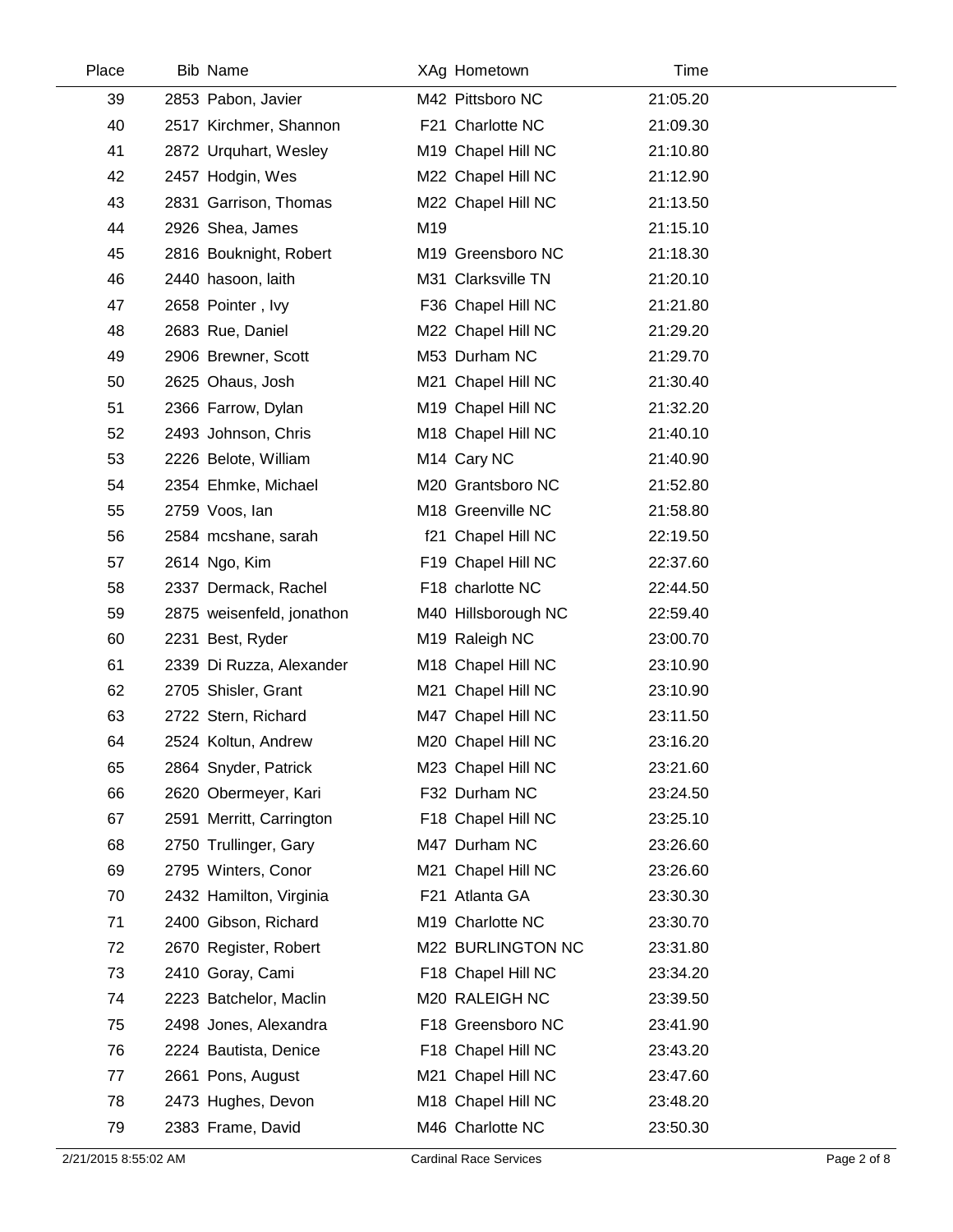| Place | Bib Name                |                 | XAg Hometown        | Time     |
|-------|-------------------------|-----------------|---------------------|----------|
| 80    | 2603 Mossinghoff, Alli  |                 | F20 Raleigh NC      | 23:53.10 |
| 81    | 2632 Overcarsh, Emily   |                 | F21 Chapel Hill NC  | 23:56.30 |
| 82    | 2429 Hall, Blake        |                 | M20 Hillsborough NC | 24:01.10 |
| 83    | 2396 Gehsmann, Greg     |                 | M20 Chapel Hill NC  | 24:04.50 |
| 84    | 2715 Sohmer, Evan       |                 | M21 Chapel Hill NC  | 24:10.20 |
| 85    | 2732 Tayloe, Mary       |                 | F20 Chapel Hill NC  | 24:11.60 |
| 86    | 2220 Barnett, Betsy     |                 | F57 Raleigh NC      | 24:18.80 |
| 87    | 2312 Collette, William  |                 | M22 Newport NC      | 24:19.70 |
| 88    | 2916 Wooten, Kylee      | F <sub>20</sub> |                     | 24:32.10 |
| 89    | 2217 Barger, Sarah      |                 | F23 Carrboro NC     | 24:34.30 |
| 90    | 2671 Reuland, CJ        |                 | F18 Chapel Hill NC  | 24:35.70 |
| 91    | 2801 Yates, Allie       |                 | F19 greensboro NC   | 24:36.40 |
| 92    | 2719 Starr, Katie       |                 | F19 Chapel Hill NC  | 24:37.10 |
| 93    | 2422 Grine, William     |                 | M20 Pinehurst NC    | 24:38.40 |
| 94    | 2728 Sullivan, Paige    |                 | F18 Chapel Hill NC  | 24:39.00 |
| 95    | 2548 Lopaczynski, Ada   |                 | F18 Chapel Hill NC  | 24:43.60 |
| 96    | 2240 Bondurant, Stuart  |                 | M57 Atlanta GA      | 24:48.60 |
| 97    | 2299 Chesser, Susan     |                 | F52 Durham NC       | 24:51.10 |
| 98    | 2338 Desai, Janki       |                 | F19 Chapel Hill NC  | 24:52.00 |
| 99    | 2589 Merendino, Katelyn |                 | F20 Chapel Hill NC  | 24:52.20 |
| 100   | 2855 Propst, Alanna     |                 | F22 Shelby NC       | 24:56.20 |
| 101   | 2491 Jingozian, Jim     |                 | M29 Hillsborough NC | 24:59.00 |
| 102   | 2296 Chase, Rhea        |                 | F35 DURHAM NC       | 25:01.70 |
| 103   | 2533 Lavine, Katherine  |                 | F26 Carrboro NC     | 25:05.00 |
| 104   | 2534 Lavine, Noah       |                 | M26 Carrboro NC     | 25:05.20 |
| 105   | 2621 o'connell, lauren  |                 | f22 Chapel Hill NC  | 25:06.10 |
| 106   | 2917 Beals, Courtney    | F <sub>19</sub> |                     | 25:06.20 |
| 107   | 2522 knox, beth ann     |                 | f29 Chapel Hill NC  | 25:10.70 |
| 108   | 2794 Winston, Tracy     |                 | F21 Chapel Hill NC  | 25:11.60 |
| 109   | 2739 Tidwell, Cate      |                 | F25 DURHAM NC       | 25:14.00 |
| 110   | 2848 McLeane, William   |                 | M24 DURHAM NC       | 25:14.30 |
| 111   | 2692 Schroeder, Brooke  |                 | F18 Chapel Hill NC  | 25:14.40 |
| 112   | 2325 Dameworth, Taylor  |                 | M18 Chapel Hill NC  | 25:14.60 |
| 113   | 2684 Russell, Colin     |                 | M19 Raleigh NC      | 25:15.60 |
| 114   | 2564 mason, isabel      |                 | F18 Bethesda MD     | 25:16.00 |
| 115   | 2647 Phares, Anna       |                 | F18 Chapel Hill NC  | 25:21.00 |
| 116   | 2343 Dorminey, Meredith |                 | F19 Chapel Hill NC  | 25:25.70 |
| 117   | 2805 Young, Barbara     |                 | F51 Greensboro NC   | 25:27.00 |
| 118   | 2379 Forrest, Delaney   |                 | F18 Chapel Hill NC  | 25:30.70 |
| 119   | 2734 Templeton, Michele |                 | F25 Mebane NC       | 25:34.90 |
| 120   | 2760 Vowell, Jake       |                 | M21 Chapel Hill NC  | 25:39.80 |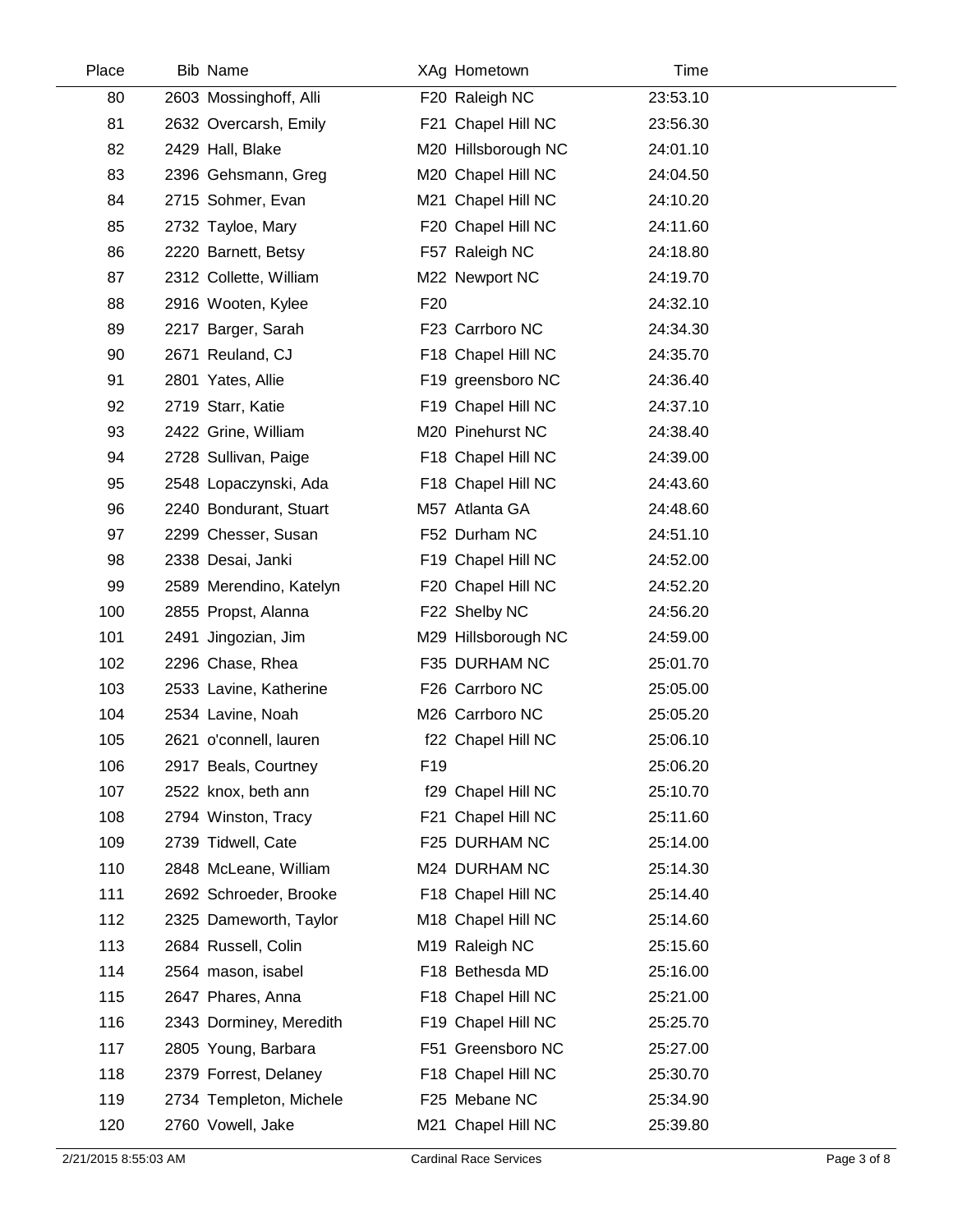| Place | <b>Bib Name</b>           |                 | XAg Hometown         | Time     |  |
|-------|---------------------------|-----------------|----------------------|----------|--|
| 121   | 2867 stockton, katie      |                 | f24 Chapel Hill NC   | 25:47.60 |  |
| 122   | 2862 Seiple, Lauren       |                 | F23 Charlotte NC     | 25:47.60 |  |
| 123   | 2560 Martinez, Evan       |                 | M18 Chapel Hill NC   | 25:48.70 |  |
| 124   | 2292 cavan, kathryn       |                 | F32 Clarksville TN   | 25:48.80 |  |
| 125   | 2321 Crowder, Dakota      |                 | M21 Chapel Hill NC   | 25:49.10 |  |
| 126   | 2725 Stidham, Luke        |                 | M19 Chapel Hill NC   | 25:50.60 |  |
| 127   | 2219 Barnes, Morgan       |                 | F18 Chapel Hill NC   | 25:51.50 |  |
| 128   | 2897 Liu, Kelly           | F <sub>18</sub> |                      | 25:51.60 |  |
| 129   | 2460 Hollingsworth, Allyn |                 | F19 Greenville NC    | 25:51.70 |  |
| 130   | 2232 Billingsley, Alex    |                 | M19 Salisbury NC     | 25:51.80 |  |
| 131   | 2525 Kontos, Lara         |                 | F23 Holly Springs NC | 25:52.40 |  |
| 132   | 2515 Khan, Saad           |                 | M20 Chapel Hill NC   | 25:53.20 |  |
| 133   | 2503 Jordan, Katalin      |                 | F27 Raleigh NC       | 25:53.90 |  |
| 134   | 2696 Sclafani, Marisa     |                 | F18 Chapel Hill NC   | 25:54.10 |  |
| 135   | 2439 Hart, Ellen          |                 | F22 Chapel Hill NC   | 25:55.30 |  |
| 136   | 2833 Godsell, Jeremy      |                 | M22 Chapel Hill NC   | 25:57.50 |  |
| 137   | 2920 Krause, Matthew      | M18             |                      | 26:04.60 |  |
| 138   | 2206 Andrews, Charles     |                 | M18 Chapel Hill NC   | 26:05.90 |  |
| 139   | 2783 Whitty, Tom          |                 | M49 Raleigh NC       | 26:08.50 |  |
| 140   | 2300 Chisdock, Lauren     |                 | F20 Chapel Hill NC   | 26:09.50 |  |
| 141   | 2782 Whitty, Christine    |                 | F19 Chapel Hill NC   | 26:10.00 |  |
| 142   | 2796 Wise, Mary           |                 | F33 DURHAM NC        | 26:10.80 |  |
| 143   | 2924 Freeman, Natalie     | F <sub>18</sub> |                      | 26:11.60 |  |
| 144   | 2922 Wright, Kathryn      | F <sub>18</sub> |                      | 26:13.80 |  |
| 145   | 2462 Hollister, Zach      |                 | M18 Chapel Hill NC   | 26:33.10 |  |
| 146   | 2643 Peters, Caroline     |                 | F18 Charlotte NC     | 26:34.10 |  |
| 147   | 2644 Peters, Geoff        |                 | M56 Charlotte NC     | 26:35.00 |  |
| 148   | 2541 Leonard, Karen       |                 | F20 Chapel Hill NC   | 26:38.20 |  |
| 149   | 2866 Stewart, Charlie     |                 | M56 Charlotte NC     | 26:47.30 |  |
| 150   | 2914 Holt, Claire         | F <sub>22</sub> |                      | 26:53.10 |  |
| 151   | 2320 Crawford, Stephanie  |                 | F22 Chapel Hill NC   | 26:56.90 |  |
| 152   | 2907 Gehle, Daniel        | F <sub>22</sub> |                      | 26:56.90 |  |
| 153   | 2610 Myrick, Katherine    |                 | F23 Carrboro NC      | 26:58.50 |  |
| 154   | 2323 Curran, Kelsey       |                 | F18 Chapel Hill NC   | 27:01.30 |  |
| 155   | 2490 Jin, Jennifer        |                 | F19 Chapel Hill NC   | 27:07.60 |  |
| 156   | 2456 Hitchner, Jackson    |                 | M19 Chapel Hill NC   | 27:13.20 |  |
| 157   | 2894 Angevine, Holly      | F <sub>20</sub> |                      | 27:13.70 |  |
| 158   | 2353 Ehmke, Megan         |                 | F18 Grantsboro NC    | 27:26.20 |  |
| 159   | 2869 Tarantino, Lisa      |                 | F47 Chapel Hill NC   | 27:27.30 |  |
| 160   | 2468 Hubacher, Helen      |                 | F19 Chapel Hill NC   | 27:27.40 |  |
| 161   | 2892 Mead, Tyler          |                 | M10 Chapel Hill NC   | 27:29.30 |  |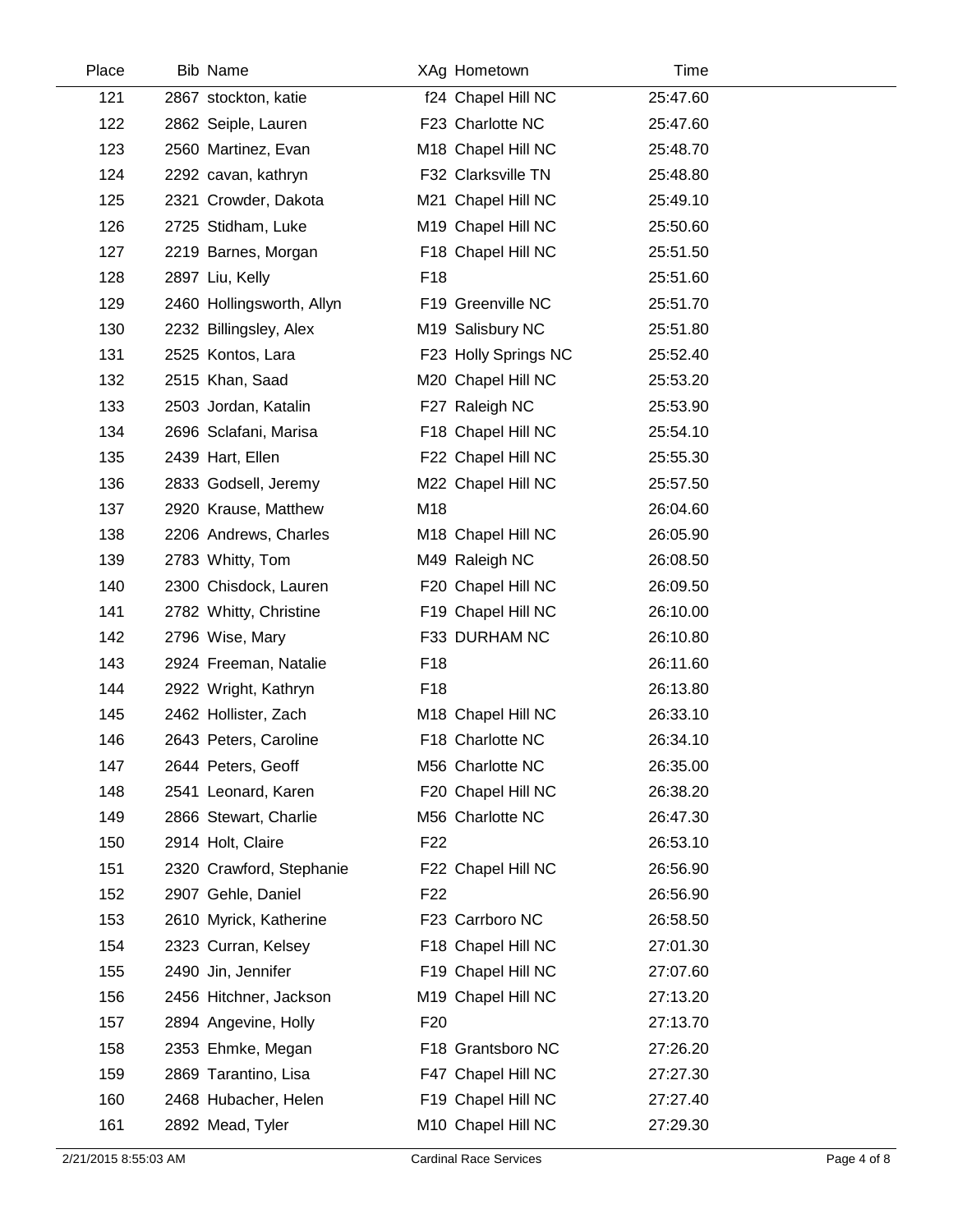| Place | Bib Name                | XAg Hometown       | Time     |  |
|-------|-------------------------|--------------------|----------|--|
| 162   | 2599 Miranda, Tyler     | M22 Chapel Hill NC | 27:33.80 |  |
| 163   | 2334 Deihl, Gina        | F22 Raeford NC     | 27:34.20 |  |
| 164   | 2207 Argov, Noam        | F22 Maitland FL    | 27:34.70 |  |
| 165   | 2863 Sethi, Shiva       | M19 Chapel Hill NC | 27:39.70 |  |
| 166   | 2531 Kyle, Rebecca      | F27 Durham NC      | 27:43.40 |  |
| 167   | 2461 Hollis, Emily      | F19 Chapel Hill NC | 27:44.30 |  |
| 168   | 2342 Donahue, Michael   | M19 CARY NC        | 27:46.00 |  |
| 169   | 2814 Bates, Caroline    | F21 Chapel Hill NC | 27:57.80 |  |
| 170   | 2638 Parker, Wayland    | M62 wilson NC      | 27:59.90 |  |
| 171   | 2537 Lee, Chung         | M26 Chapel Hill NC | 28:00.30 |  |
| 172   | 2932 Boyd, Adam         | M49                | 28:09.30 |  |
| 173   | 2455 High, Les          | M53 Whiteville NC  | 28:10.30 |  |
| 174   | 2629 orlowski, lindsey  | f20 Chapel Hill NC | 28:21.30 |  |
| 175   | 2604 Moxley, Lucy       | F21 Chapel Hill NC | 28:21.40 |  |
| 176   | 2737 Thurman, Abby      | F20 Chapel Hill NC | 28:21.80 |  |
| 177   | 2840 Jones, Rigsbee     | M20 Concord NC     | 28:22.10 |  |
| 178   | 2285 Caress, Lula       | F9 Chapel Hill NC  | 28:27.20 |  |
| 179   | 2905 White, Jennifer    | F <sub>21</sub>    | 28:27.80 |  |
| 180   | 2749 Triggiani, Peter   | M19 Chapel Hill NC | 28:28.60 |  |
| 181   | 2260 Brown, Julie       | F21 Chapel Hill NC | 28:29.50 |  |
| 182   | 2539 LeGrand, Grace     | F20 Belmont NC     | 28:30.40 |  |
| 183   | 2284 Caren, Neal        | M41 Chapel Hill NC | 28:30.70 |  |
| 184   | 2908 coltrane, james    | M62 Greensboro NC  | 28:34.40 |  |
| 185   | 2328 Dannenberg, Scott  | M50 Raleigh NC     | 28:34.60 |  |
| 186   | 2569 McCarthy, Emma     | F18 Chapel Hill NC | 28:35.30 |  |
| 187   | 2768 Wampler, James     | M50 Clayton NC     | 28:35.40 |  |
| 188   | 2596 Miller, Megan      | F20 Apex NC        | 28:40.70 |  |
| 189   | 2776 White, Anderson    | F24 Raleigh NC     | 28:46.70 |  |
| 190   | 2781 White, Missy       | F22 Raleigh NC     | 28:46.70 |  |
| 191   | 2213 Bagchi, Sukriti    | F19 Chapel Hill NC | 28:47.30 |  |
| 192   | 2309 Cole, Geoffrey     | M58 athens GA      | 28:49.10 |  |
| 193   | 2497 Jones, Alex        | M22 Durham NC      | 28:51.10 |  |
| 194   | 2666 Quiza, Emily       | F21 Chapel Hill NC | 28:52.50 |  |
| 195   | 2489 Jensen, Sarah Jane | F19 Chapel Hill NC | 28:53.30 |  |
| 196   | 2347 Drysdale, Caroline | F20 Chapel Hill NC | 28:57.50 |  |
| 197   | 2553 Mabrey, Tom        | M56 Durham NC      | 29:03.40 |  |
| 198   | 2635 Papetti, Nicole    | F20 Chapel Hill NC | 29:03.60 |  |
| 199   | 2631 Ortiz, Michael     | M20 Chapel Hill NC | 29:05.30 |  |
| 200   | 2619 Nunn, Sharon       | F19 Baytown TX     | 29:06.10 |  |
| 201   | 2275 Buxton, Brandy     | F19 Greensboro NC  | 29:08.90 |  |
| 202   | 2402 Gilbert, Rosalind  | F53 athens GA      | 29:25.10 |  |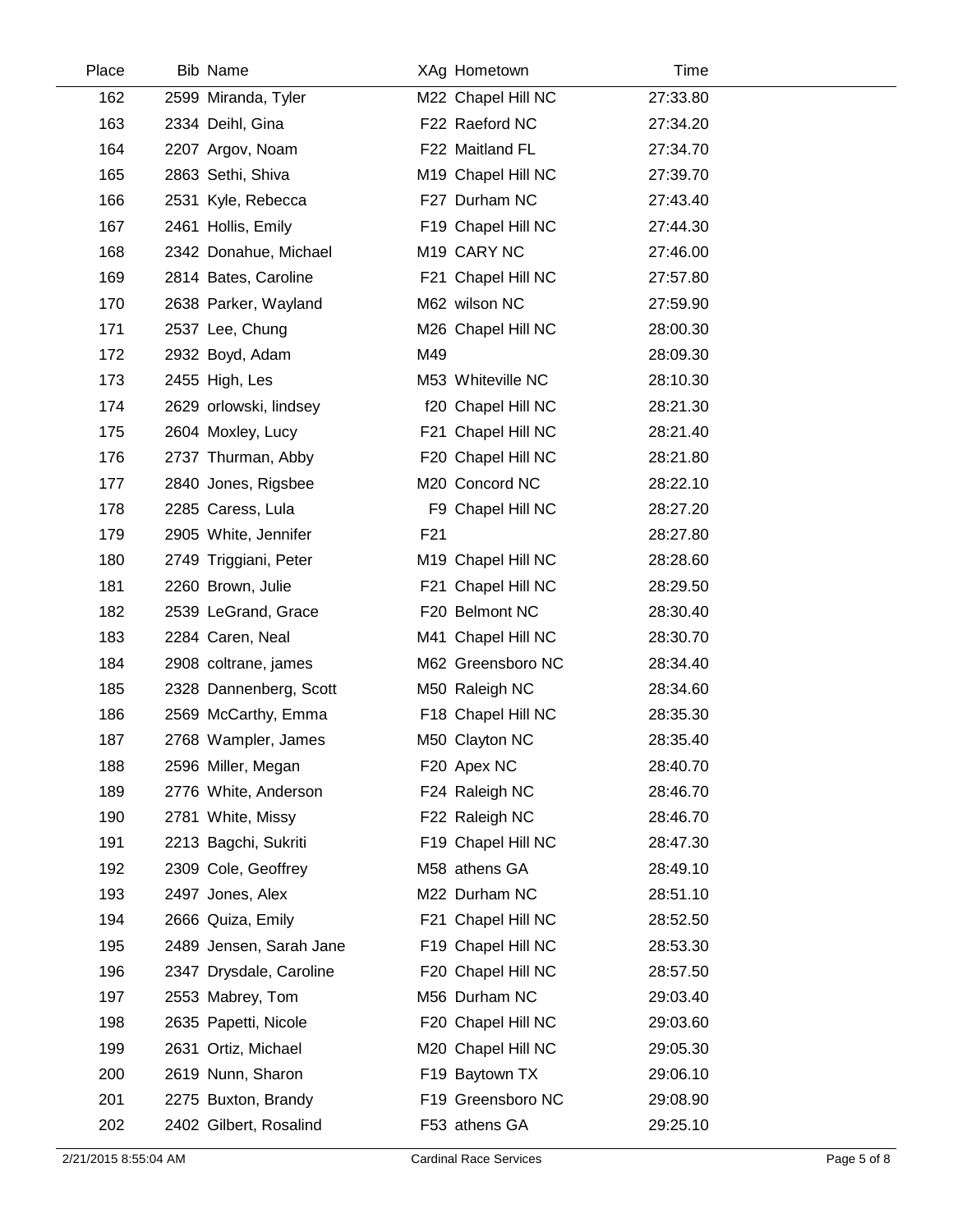| Place | <b>Bib Name</b>          |                  | XAg Hometown         | Time     |
|-------|--------------------------|------------------|----------------------|----------|
| 203   | 2744 Toole, Nich         |                  | M18 Raleigh NC       | 29:25.70 |
| 204   | 2911 Edwards, Tracy      | F19              |                      | 29:25.80 |
| 205   | 2769 Wampler, William    |                  | M18 Clayton NC       | 29:38.00 |
| 206   | 2364 Evans, Richard Tabb |                  | M55 Charlotte NC     | 29:38.60 |
| 207   | 2588 Meier, Hayley       |                  | F19 Chapel Hill NC   | 29:46.10 |
| 208   | 2563 Masi, Lindsay       |                  | F20 Chapel Hill NC   | 29:52.20 |
| 209   | 2562 Masi, Gary          |                  | M51 High Point NC    | 29:52.50 |
| 210   | 2912 Vynalek, Melanie    |                  | F17 Clemmons NC      | 29:54.60 |
| 211   | 2363 Evans, Barbara      |                  | F51 Charlotte NC     | 29:55.70 |
| 212   | 2478 Ingle, James        |                  | M23 Cary NC          | 29:56.00 |
| 213   | 2841 Kelley, Aidan       |                  | M22 Chapel Hill NC   | 29:58.70 |
| 214   | 2837 Heidenreich, Hannah |                  | F24 Chapel Hill NC   | 29:59.90 |
| 215   | 2585 McVay, Frances      |                  | F28 Chapel Hill NC   | 30:04.80 |
| 216   | 2494 Johnson, Meagan     |                  | F23 Chapel Hill NC   | 30:06.70 |
| 217   | 2252 Breeden, Kathy      |                  | F52 Morganton NC     | 30:07.30 |
| 218   | 2427 Guthrie, Evan       |                  | M21 Chapel Hill NC   | 30:19.70 |
| 219   | 2510 Keefer, Laurel      |                  | F20 Raleigh NC       | 30:21.40 |
| 220   | 2488 Jensen, Dan         |                  | M60 Chapel Hill NC   | 30:23.30 |
| 221   | 2216 Ballenger, Will     |                  | M11 Chapel Hill NC   | 30:28.50 |
| 222   | 2861 Schliewe, Kayla     |                  | F20 Carrboro NC      | 30:28.50 |
| 223   | 2430 Hall, Meredith      |                  | F18 Chapel Hill NC   | 30:31.30 |
| 224   | 2495 Johnson, Robert     |                  | M53 Waxhaw NC        | 30:31.40 |
| 225   | 2903 Scott, Gigi         | F45              |                      | 30:42.70 |
| 226   | 2653 Pilgrim, Sydney     |                  | F23 Raleigh NC       | 30:42.70 |
| 227   | 2611 Needell, Abigail    |                  | F18 Greenville NC    | 30:49.30 |
| 228   | 2485 Jarrard, Mary Bess  |                  | F56 athens GA        | 30:53.90 |
| 229   | 2928 Snead, Lizzie       | F <sub>2</sub> 1 |                      | 30:56.40 |
| 230   | 2927 Snead, Charlotte    | F <sub>18</sub>  |                      | 30:56.50 |
| 231   | 2453 Hicks, Clara        |                  | F23 Chapel Hill NC   | 30:57.70 |
| 232   | 2374 Fisher, Chelsea     |                  | F18 Chapel Hill NC   | 30:58.20 |
| 233   | 2650 Pickup, Caroline    |                  | F39 Greensboro NC    | 31:03.80 |
| 234   | 2915 Flaherty, Joann     |                  | F20 greensboro NC    | 31:11.60 |
| 235   | 2913 McNeill, Kimberly   | F <sub>20</sub>  |                      | 31:12.00 |
| 236   | 2546 Lingenfelser, Dana  |                  | F19 Fuquay-Varina NC | 31:12.00 |
| 237   | 2842 Kim, Michelle       |                  | F23 Carrboro NC      | 31:20.10 |
| 238   | 2514 Key, Leslie         |                  | F53 Wilmington NC    | 31:23.00 |
| 239   | 2557 Makhija, Ayush      |                  | M18 Morrisville NC   | 31:24.10 |
| 240   | 2367 Faulkner, Julia     |                  | F19 Chapel Hill NC   | 31:28.20 |
| 241   | 2686 Sale, Anna          |                  | F18 Chapel Hill NC   | 31:29.50 |
| 242   | 2891 Mead, Tessa         |                  | F7 Chapel Hill NC    | 31:35.20 |
| 243   | 2890 Calakos, Nicole     |                  | F47 Roxboro NC       | 31:35.60 |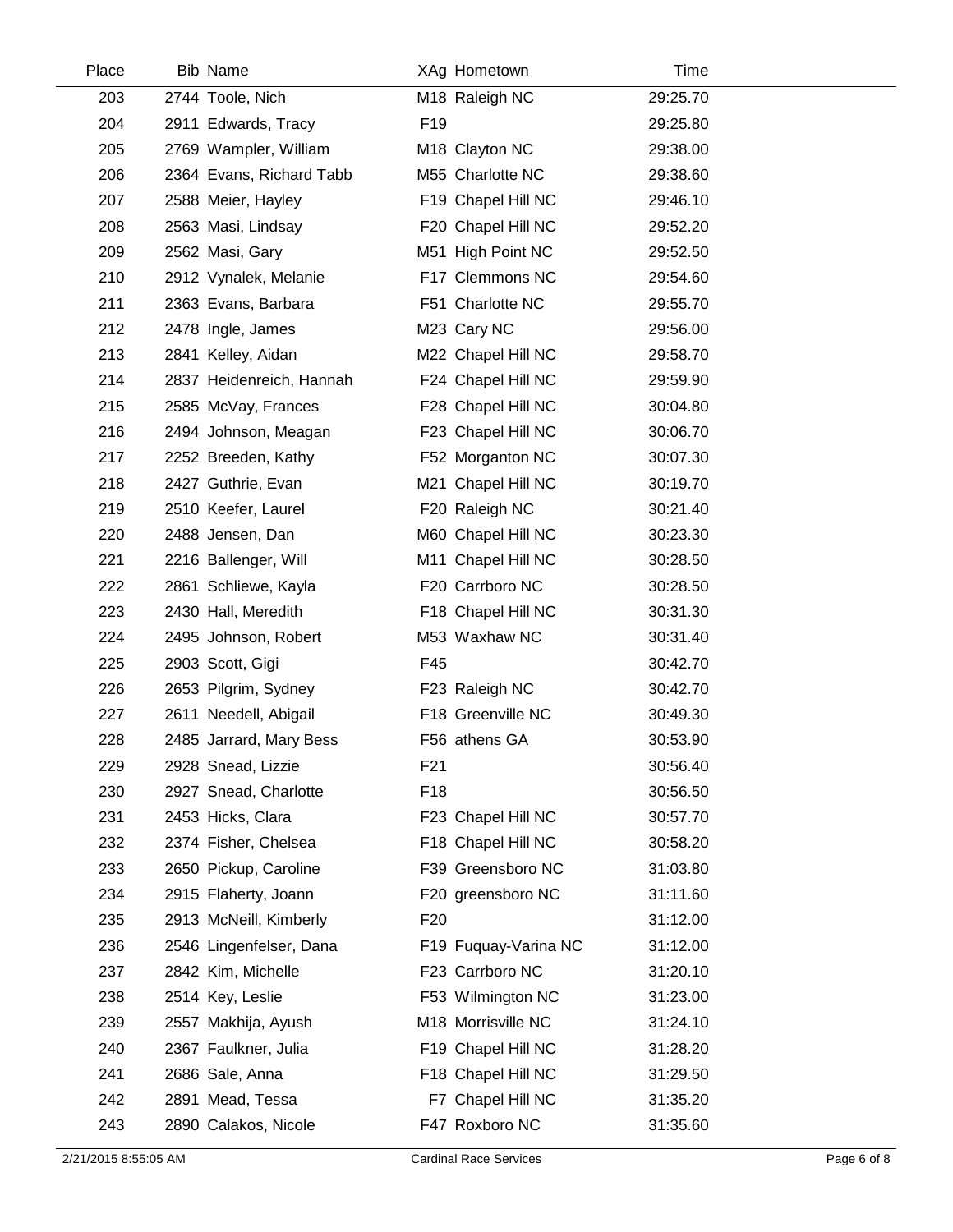| Place | <b>Bib Name</b>        | XAg Hometown         | Time     |  |
|-------|------------------------|----------------------|----------|--|
| 244   | 2576 McDuffie, Parker  | M18 Chapel Hill NC   | 31:44.30 |  |
| 245   | 2286 Carlson, Eric     | M53 winston-salem NC | 31:57.20 |  |
| 246   | 2398 Gentry, Jim       | M59 Greensboro NC    | 32:02.80 |  |
| 247   | 2352 Edwards, Ashlee   | F25 Chapel Hill NC   | 32:11.90 |  |
| 248   | 2520 Knight, Kelsey    | F22 Chapel Hill NC   | 32:26.90 |  |
| 249   | 2250 Braxton, Roxie    | F22 Chapel Hill NC   | 32:57.00 |  |
| 250   | 2256 Britt, Stephen    | M25 Chapel Hill NC   | 32:57.90 |  |
| 251   | 2264 Buckner, Anna     | F33 Pittsboro NC     | 33:17.90 |  |
| 252   | 2849 meir, Marissa     | F24 Charlotte NC     | 33:20.60 |  |
| 253   | 2414 Grady, Kim        | F51 Atlanta GA       | 33:23.00 |  |
| 254   | 2925 Chen, Chara       | F36                  | 33:23.90 |  |
| 255   | 2505 Judd, Polly       | F40 Durham NC        | 33:27.70 |  |
| 256   | 2504 Judd, Kamryn      | F15 Durham NC        | 33:29.80 |  |
| 257   | 2311 Coleman, Peyton   | F18 Wilmington NC    | 33:48.20 |  |
| 258   | 2773 Werden, Alex      | M20 Chapel Hill NC   | 33:53.60 |  |
| 259   | 2727 Stroud, Brian     | M19 High Point NC    | 33:56.50 |  |
| 260   | 2215 Ballenger, Laura  | F43 Chapel Hill NC   | 34:05.10 |  |
| 261   | 2465 Howell, Iris      | F15 Hillsborough NC  | 34:32.30 |  |
| 262   | 2605 Moylan, Maisie    | F9 Hillsborough NC   | 34:33.60 |  |
| 263   | 2287 Carlson, Michelle | F50 Concord NC       | 34:35.80 |  |
| 264   | 2934 McGowan, John     | M <sub>9</sub>       | 34:53.70 |  |
| 265   | 2931 McGowan, James    | M47 Hillsborough NC  | 34:57.40 |  |
| 266   | 2865 Stewart, Ashley   | F52 Charlotte NC     | 34:58.80 |  |
| 267   | 2314 Conti, Natalie    | F18 Chapel Hill NC   | 35:01.70 |  |
| 268   | 2729 Sun, Jenny        | F22 Chapel Hill NC   | 35:29.30 |  |
| 269   | 2508 Karsten, Randy    | M53 Raleigh NC       | 35:33.80 |  |
| 270   | 2499 Jones, Ashley     | F21 Chapel Hill NC   | 35:34.90 |  |
| 271   | 2346 Driscoll, Jessica | F25 Cary NC          | 35:39.90 |  |
| 272   | 2657 Pohlabel, Lelia   | F45 Hillsborough NC  | 35:52.70 |  |
| 273   | 2819 Castrodale, Logan | F17 CARY NC          | 35:53.60 |  |
| 274   | 2721 Stephens, Rebecca | F29 Carrboro NC      | 36:16.40 |  |
| 275   | 2423 Grogg, Taylor     | F25 Raleigh NC       | 36:28.00 |  |
| 276   | 2702 Shaffer, Michelle | F24 Durham NC        | 36:28.50 |  |
| 277   | 2743 Tomlinson, Carson | M18 Raleigh NC       | 36:34.90 |  |
| 278   | 2394 Garrett, Caroline | F19 Raleigh NC       | 36:35.30 |  |
| 279   | 2335 Demarest, Julia   | F20 Chapel Hill NC   | 37:08.00 |  |
| 280   | 2870 Tarantino, Teresa | F51 Strongsville OH  | 37:49.70 |  |
| 281   | 2199 Albert, Elisabeth | F32 DURHAM NC        | 37:55.80 |  |
| 282   | 2762 Vynalek, Pam      | F59 Clemmons NC      | 38:11.80 |  |
| 283   | 2761 Vynalek, John     | M64 Clemmons NC      | 38:29.30 |  |
| 284   | 2401 Gifford, Marshall | M20 Chapel Hill NC   | 38:39.70 |  |